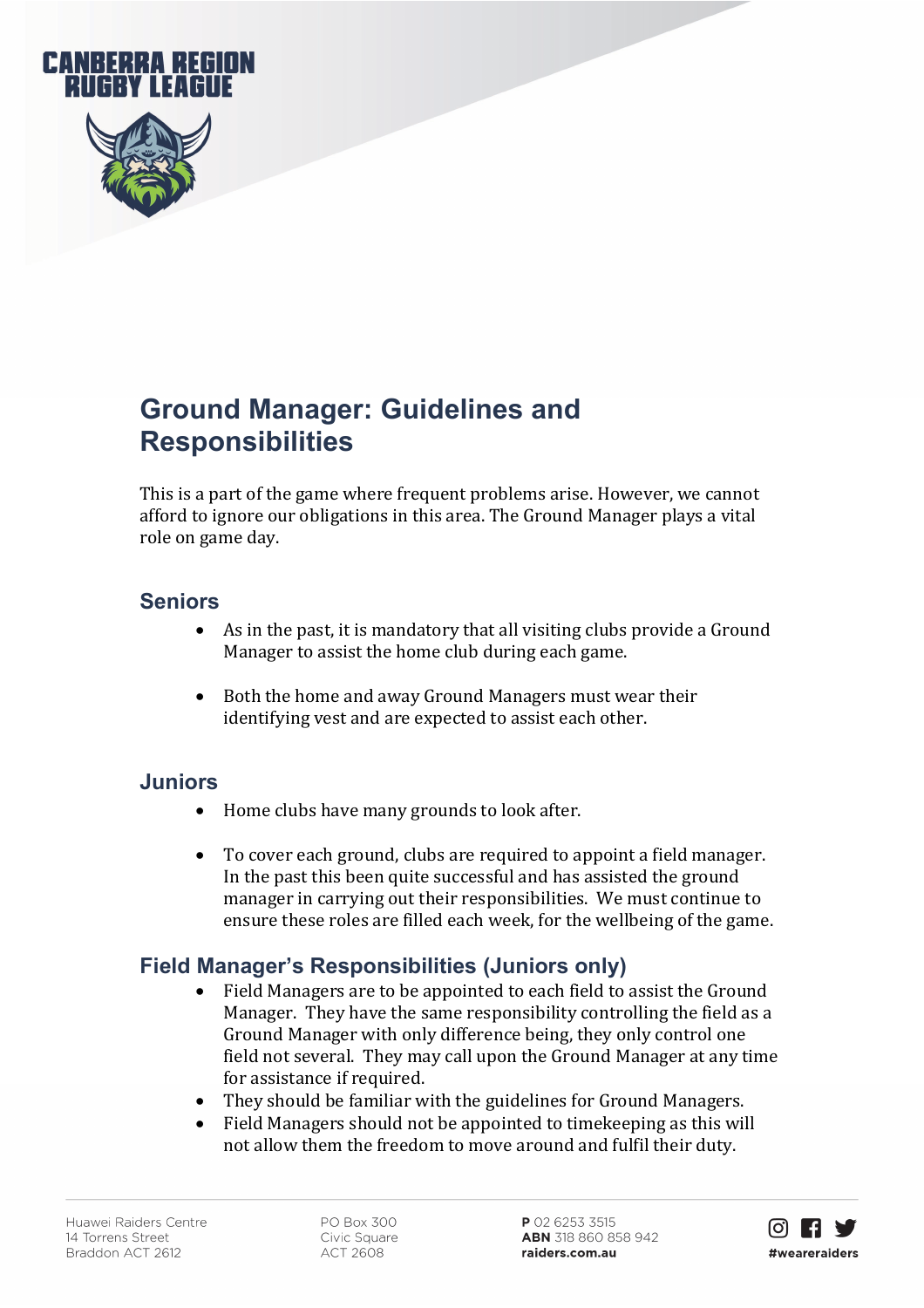

## **Ground Managers' Responsibilities**

- Thoroughly check that the ground and immediate surrounds are safe for play
- Check that there are no dangerous objects on the field<br>• Check that the field is correctly roped off
- Check that the field is correctly roped off<br>• Be present and available at all times, wear
- Be present and available at all times, wearing the Ground Manager's vest.
- Introduce himself/herself to Opposing Club officials, and Referees.

**Important:** It is imperative that the home Ground Manager converses with the visiting officials. The Home club must organise a Field Manager (juniors) who is also required to wear a vest as per CRRL guidelines.

- Location of sin bin area and timekeepers should be pointed out to the Manager of each team.
- Ensure safety of Referees and Touch Judges when entering or leaving field of play.
- Ensure that games start on time and that timekeeping equipment is in working order.
- Only allow the designated personnel into the Official Area set aside within the "Playing Area", i.e. replacement players, Coaches, Trainers and Managers. While officials are in this area, they are not to leave the boundaries unless required.
- Exercise control over behaviour of officials from both clubs, as per the NRL Code of Conduct. [https://www.playrugbyleague.com/media/9949/2020nrl](https://www.playrugbyleague.com/media/9949/2020nrl-dev19_code_of_conduct_v4.pdf)dev19 code of conduct v4.pdf
- Take steps to control behaviour of unruly spectators, as per the NRL Code of Conduct.

**Note:** The Ground Manager is not at any time to be put in a situation which would place him/her in harm's way. Safety is first and foremost. If an incident evolves, approach the offenders in a polite manner requesting they behave.